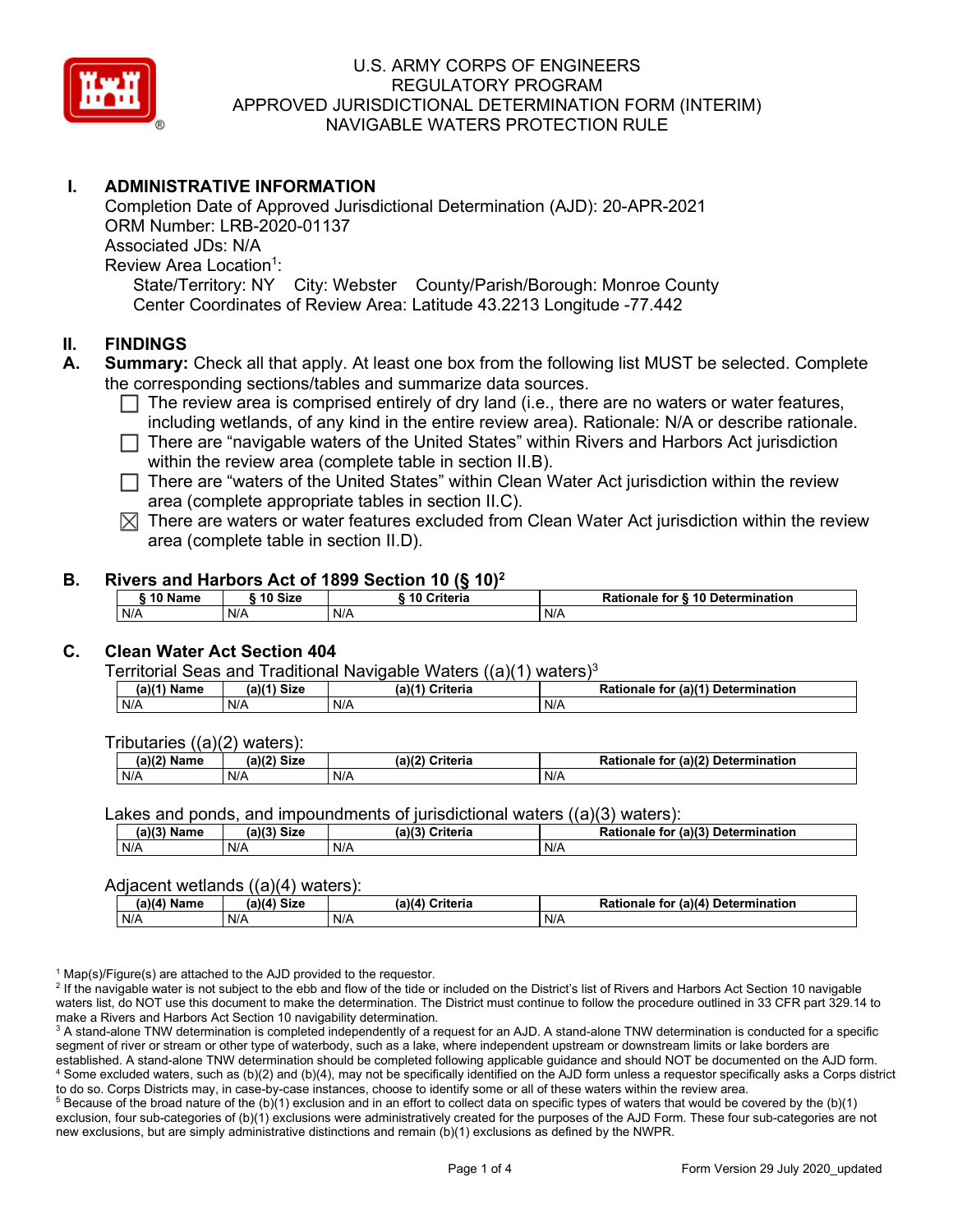

| <b>Exclusion Name</b> | <b>Exclusion Size</b> | Exclusion <sup>5</sup>                                                                                                                                                      | <b>Rationale for Exclusion Determination</b>                                                                                                                                                                                                                                                                                                                                                                                                                                                                                                                                                                                                                                                                                                                                                                                                                                                                                                                                                                                                                                        |
|-----------------------|-----------------------|-----------------------------------------------------------------------------------------------------------------------------------------------------------------------------|-------------------------------------------------------------------------------------------------------------------------------------------------------------------------------------------------------------------------------------------------------------------------------------------------------------------------------------------------------------------------------------------------------------------------------------------------------------------------------------------------------------------------------------------------------------------------------------------------------------------------------------------------------------------------------------------------------------------------------------------------------------------------------------------------------------------------------------------------------------------------------------------------------------------------------------------------------------------------------------------------------------------------------------------------------------------------------------|
| Tributary A           | 160 feet              | (b)(10) Stormwater control feature<br>constructed or excavated in upland<br>or in a non-jurisdictional water to<br>convey, treat, infiltrate, or store<br>stormwater runoff | Tributary A is a 160-foot-long drainage ditch with no<br>bed and banks, and no ordinary high water mark.<br>Tributary A was constructed in order to drain water from<br>Orchard Road drainage ditch running on the south side<br>of the road and created subdivision to the north during<br>precipitation events. The Tributary A ditch is located<br>over 1,000 linear feet east from the nearest $a(1)-a(3)$<br>water (unnamed tributary to Mill Creek). Review of the<br>topographic maps did not show any streams mapped in<br>this location. Based on the review of available<br>resources, no evidence was found that Tributary A was<br>created to reroute a naturally existing tributary or was<br>constructed in an adjacent wetland.                                                                                                                                                                                                                                                                                                                                      |
| Wetland A             | $0.67$ acres          | (b)(1) Non-adjacent wetland                                                                                                                                                 | Wetland A is a 0.67 acre PFO wetland, located in the<br>northcentral part of the property, with no connection to<br>an a(1)-a(3) water. Wetland A is located over 900 feet<br>east of an a(1)-a(3) water (unnamed tributary to Mill<br>Creek). The wetland is separated by undeveloped land,<br>pond drainage ditch and a trail path from the a(1)-a(3)<br>water. Based upon the soil classification in the USDA<br>Web Soil Survey, the wetland has a nearly zero percent<br>chance of flooding in any year. Review of the historical<br>aerials did not show any inundation throughout the year<br>by an a(1)-a(3) water. All resources reviewed and site<br>visit support the determination that Wetland A does not<br>abut an $a(1)$ - $a(3)$ water, is not inundated by flooding by<br>an a(1)-a(3) water at least once a typical year, is not<br>separated from an $a(1)$ - $a(3)$ water by a natural berm or<br>barrier and is not separated form an $a(1)$ - $a(3)$ water by<br>a man made barrier which contains a feature that<br>allows flow exchange in a typical year. |

# **D. Excluded Waters or Features**

Excluded waters  $((b)(1) - (b)(12))^4$ :

# **III.** SUPPORTING INFORMATION<br>**A.** Select/enter all resources that

- **A. Select/enter all resources** that were used to aid in this determination and attach data/maps to this document and/or references/citations in the administrative record, as appropriate.
	- **\_x\_** Information submitted by, or on behalf of, the applicant/consultant: Wetland delineation named "Federal Wetland Delineation Report for Orchard Road Property" conducted by BME Associates and submitted in August of 2020 with accurate, complete data sheets, and photographs.

This information is sufficient for purposes of this AJD.

- Rationale: *N/A.*
- **\_\_\_** Data sheets prepared by the Corps: *Title(s) and/or date(s).*

 $1$  Map(s)/Figure(s) are attached to the AJD provided to the requestor.

<sup>&</sup>lt;sup>2</sup> If the navigable water is not subject to the ebb and flow of the tide or included on the District's list of Rivers and Harbors Act Section 10 navigable waters list, do NOT use this document to make the determination. The District must continue to follow the procedure outlined in 33 CFR part 329.14 to make a Rivers and Harbors Act Section 10 navigability determination.

<sup>&</sup>lt;sup>3</sup> A stand-alone TNW determination is completed independently of a request for an AJD. A stand-alone TNW determination is conducted for a specific segment of river or stream or other type of waterbody, such as a lake, where independent upstream or downstream limits or lake borders are established. A stand-alone TNW determination should be completed following applicable guidance and should NOT be documented on the AJD form. <sup>4</sup> Some excluded waters, such as (b)(2) and (b)(4), may not be specifically identified on the AJD form unless a requestor specifically asks a Corps district to do so. Corps Districts may, in case-by-case instances, choose to identify some or all of these waters within the review area.

 $5$  Because of the broad nature of the (b)(1) exclusion and in an effort to collect data on specific types of waters that would be covered by the (b)(1) exclusion, four sub-categories of (b)(1) exclusions were administratively created for the purposes of the AJD Form. These four sub-categories are not new exclusions, but are simply administrative distinctions and remain (b)(1) exclusions as defined by the NWPR.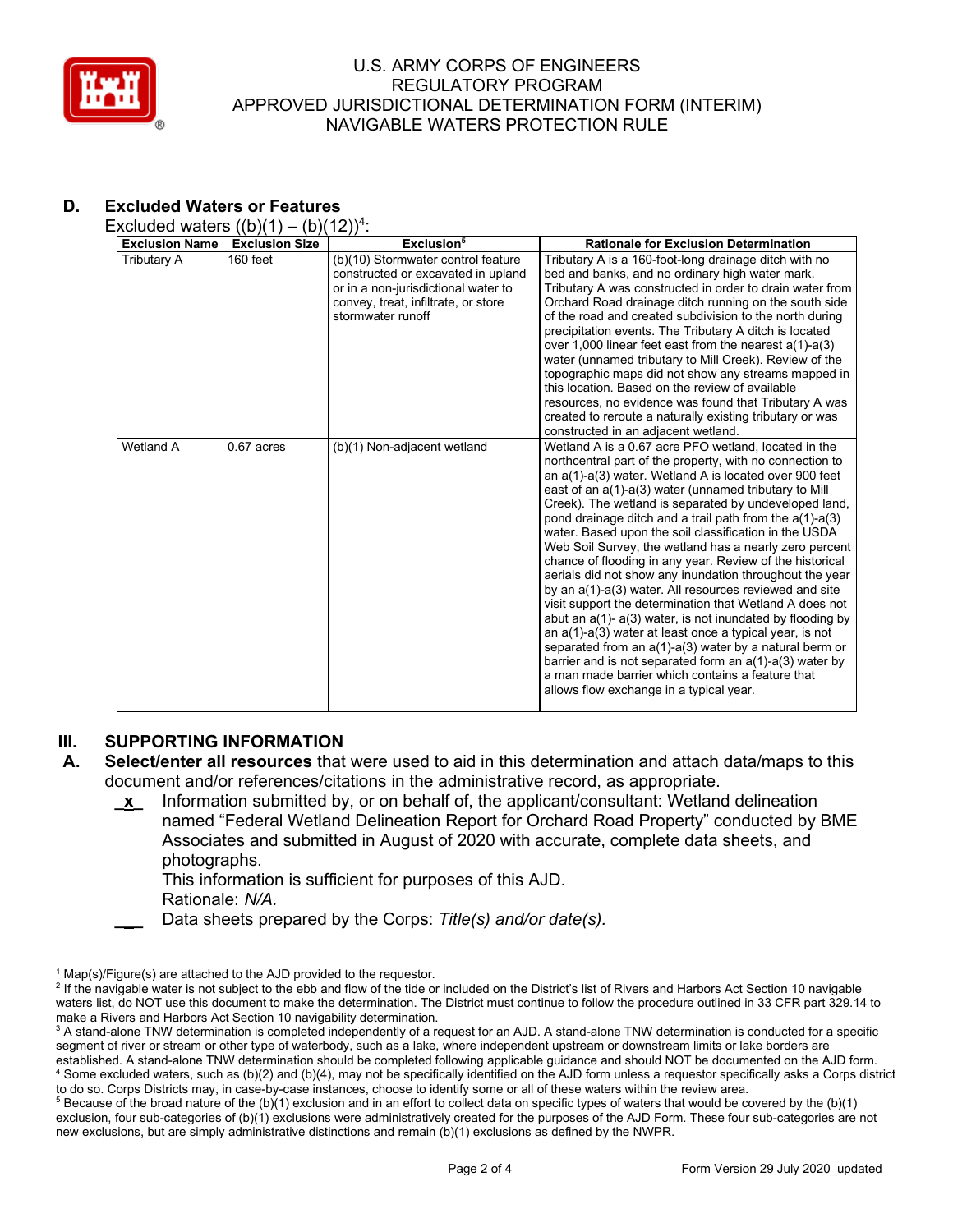

- **\_x\_** Photographs: *(NA, aerial, other, aerial and other)* Google Earth Pro (2021), ESRI, Eagleview (2010, 2012, 2015, 2018, 2020)
- **\_x\_** Corps Site visit(s) conducted on: 09/16/2020*.*
- **\_\_\_** Previous Jurisdictional Determinations (AJDs or PJDs): *ORM Number(s) and date(s).*
- **\_x\_** Antecedent Precipitation Tool: *provide detailed discussion in Section III.B.*
- **\_x\_** USDA NRCS Soil Survey: Web soil survey reviewed.
- **\_x\_** USFWS NWI maps: USFWS online map reviewed.
- **\_x\_** USGS topographic maps: Webster, New York Quad; 24k:1.

#### **Other data sources used to aid in this determination:**

| Data Source (select)       | Name and/or date and other relevant information      |
|----------------------------|------------------------------------------------------|
| <b>USGS Sources</b>        | $N/A$ .                                              |
| <b>USDA Sources</b>        | N/A.                                                 |
| NOAA Sources               | $N/A$ .                                              |
| <b>USACE Sources</b>       | ORM2.                                                |
| State/Local/Tribal Sources | NYS DEC on-line Environmental Resource Map reviewed. |
| Other Sources              | N/A.                                                 |

B. **Typical year assessment(s):** The APT pulls precipitation data from NOAA's Daily Global Historical Climatology Network. The APT evaluates normal precipitation conditions based on the three 30-day periods preceding the observation date. For each period, a weighted condition value is assigned by determining whether the 30-day precipitation total falls within, above, or below the 70th and 30th percentiles for totals from the same date range over the preceding 30 years. The APT then makes a determination of "normal," "wetter than normal," or "drier than normal" based on the condition value sum. The APT also displays results generated via the Palmer Drought Severity Index and the University of Delaware WebWIMP.

|          |           |            | <b>PDSI</b> |                   |            | <b>ARC</b> | <b>Antecedent Precip</b> |
|----------|-----------|------------|-------------|-------------------|------------|------------|--------------------------|
| Latitude | Longitude | Date       | Value       | <b>PDSI Class</b> | Season     | Score      | Condition                |
| 43.2213  | $-77.442$ | 9/16/2020  | $-1.36$     | Mild drought      | Dry Season | 13         | <b>Normal Conditions</b> |
| 43.2213  | $-77.442$ | 4/21/2018  | 3.58        | Severe wetness    | Wet Season | 15         | Wetter than Normal       |
| 43.2213  | $-77.442$ | 4/15/2015  | $-1.25$     | Mild drought      | Wet Season | 10         | <b>Normal Conditions</b> |
| 43.2213  | $-77.442$ | 11/9/2012  | 0.13        | Normal            | Wet Season | 18         | Wetter than Normal       |
|          |           |            |             | Moderate          |            |            |                          |
| 43.2213  | $-77.442$ | 11/12/2010 | 2.27        | wetness           | Wet Season |            | <b>Normal Conditions</b> |

Evaluation of aerial photographs, delineation report and results from the APT indicate that no signs of inundation of the wetlands from a tributary occurred. Two of the years evaluated had wetter than normal conditions and three were under normal conditions, and there was no inundation visible. As noted above, the nearest tributary is over 1,000 feet from the closest delineated wetland.

 $1$  Map(s)/Figure(s) are attached to the AJD provided to the requestor.

<sup>&</sup>lt;sup>2</sup> If the navigable water is not subject to the ebb and flow of the tide or included on the District's list of Rivers and Harbors Act Section 10 navigable waters list, do NOT use this document to make the determination. The District must continue to follow the procedure outlined in 33 CFR part 329.14 to make a Rivers and Harbors Act Section 10 navigability determination.

<sup>&</sup>lt;sup>3</sup> A stand-alone TNW determination is completed independently of a request for an AJD. A stand-alone TNW determination is conducted for a specific segment of river or stream or other type of waterbody, such as a lake, where independent upstream or downstream limits or lake borders are established. A stand-alone TNW determination should be completed following applicable guidance and should NOT be documented on the AJD form. <sup>4</sup> Some excluded waters, such as (b)(2) and (b)(4), may not be specifically identified on the AJD form unless a requestor specifically asks a Corps district to do so. Corps Districts may, in case-by-case instances, choose to identify some or all of these waters within the review area.

 $5$  Because of the broad nature of the (b)(1) exclusion and in an effort to collect data on specific types of waters that would be covered by the (b)(1) exclusion, four sub-categories of (b)(1) exclusions were administratively created for the purposes of the AJD Form. These four sub-categories are not new exclusions, but are simply administrative distinctions and remain (b)(1) exclusions as defined by the NWPR.